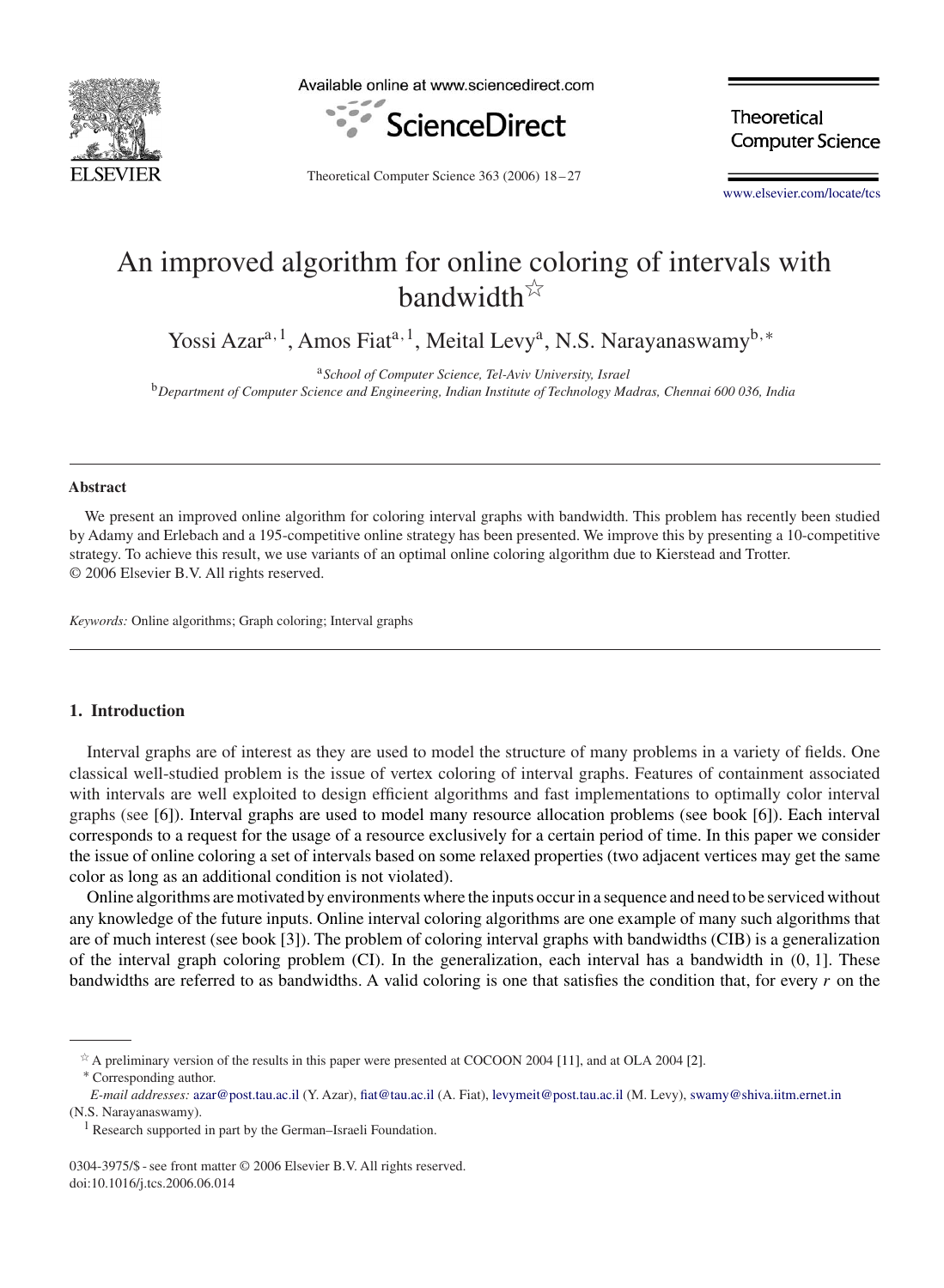real line, for every color *c*, the set of intervals colored *c*, containing *r* have bandwidth that sum up to at most 1. Clearly, when each interval has bandwidth 1, we get the interval graph coloring problem. We refer to a coloring satisfying the above condition as a *bandwidth satisfying coloring*. A coloring that assigns different colors to the end points of each edge is simply referred to as a *valid coloring*.

Online coloring of intervals with bandwidth has been of recent interest in [\[1\]](#page-9-0) and, as been remarked there, is a simultaneous generalization of two other problems:

- (1) Online Bin Packing, the study of which dates back to work of Johnson in the early 1970s [\[7\].](#page-9-0) If all intervals have the same left and right endpoints would correspond to Bin Packing where each color represents a bin.
- (2) Online Coloring of Interval graphs (CI), introduced by Kierstead and Trotter [\[10\].](#page-9-0)

*Note*: Online coloring of intervals and online coloring of interval graphs are one and the same. An interval corresponds to a vertex and there is an edge between two vertices if and only if the corresponding intervals intersect. The chromatic number of the interval graph is the same as the maximum clique size which is attained at a point where the largest number of intervals intersect.

*Motivation*: CIB is motivated by many applications. One example is that of a network with line topology that consists of links, where each link has channels with constant capacity (all the channels have the same capacity *c*). The channels can be either an all-optical WDM (wavelength-division multiplexing) network or an optical network supporting SDM (space-division multiplexing). The connection requests between two points, say from *a* to *b*, request bandwidth, and the total requests assigned to a channel must not exceed the capacity of the channel on any of the links that connect *a* and *b*.

*Previous work*: Online coloring algorithms for interval graphs have been well studied. The best known algorithm is in [\[8,10\]](#page-9-0) which uses at most  $3\omega - 2$  colors where  $\omega$  denotes the maximum clique size in the interval graph. It is also shown to be an optimal online algorithm in [\[10\].](#page-9-0) Another approach to solving online coloring is to use the First fit: allot the smallest valid color to each vertex. Much research has been done analyzing the simple First Fit algorithm for the CI problem. An upper bound of 40 on the competitive ratio was given first by Kierstead, and later improved to 25.72 by Kierstead and Qin [\[9\].](#page-9-0) Lower bounds for First Fit was also studied and Chrobak and Slusarek [\[4\]](#page-9-0) obtain a constant lower bound between 4.4 and 4.5. Coloring intervals with bandwidth (CIB) was introduced by Adamy and Erlebach [\[1\].](#page-9-0) Their work uses a combination of the optimal online algorithm and the First Fit approach. This algorithm was shown to achieve a constant competitive ratio of 195 [\[1\].](#page-9-0) Subsequently, an improved analysis, by Pemmaraju and Raman [\[12\],](#page-9-0) shows that the competitive ratio of the Adamy–Erlebach algorithm is 35. As argued in [\[1\]](#page-9-0) First Fit for CIB can perform arbitrarily bad. They also show that First Fit gets a competitive ratio of 192 if all intervals have bandwidth  $\leq 1/2$ .

## *1.1. Our results*

Our results for the CIB follow by a careful adaptation of an online algorithm due to Kierstead and Trotter [\[10\]](#page-9-0) for coloring interval graphs.

*Upper and lower bounds for CIB*: We give an online algorithm for the CIB problem with a competitive ratio of 10. The algorithm is strongly influenced by the 3-competitive algorithm for CI by Kierstead and Trotter [\[10\].](#page-9-0) We design a new online algorithm to color intervals with bandwidth. Our approach is similar to that in [\[1\]](#page-9-0) where the requests are classified into two classes based on the bandwidth. In [\[1\]](#page-9-0) one subproblem is colored using the first fit, and the other using the optimal online coloring algorithm. Each subproblem uses a distinct set of colors.

In our approach, we classify the input into three classes, again based on bandwidth. We then appropriately apply variants of the optimal online algorithm to each class, operating on a different set of colors for each class. The online algorithm is modified to suit the needs of each class, and this modification is what leads to an improved performance. We present online coloring algorithms for intervals with bandwidth in different ranges. We give a  $\frac{2m}{m-2}$  competitive ratio for coloring intervals with bandwidth in the range of  $[0, \frac{1}{m}]$ , m integer  $\geq 3$ . We show an online coloring algorithm for intervals with bandwidth in the range of  $\left[\frac{1}{m},\frac{1}{2}\right]$  with a competitive ratio of  $(m-1)$ . The third class is formed by those intervals with bandwidths in the range  $(\frac{1}{2}, 1]$ . On this class we use the optimal algorithm for online coloring intervals graphs which guarantees a competitive ratio of 3.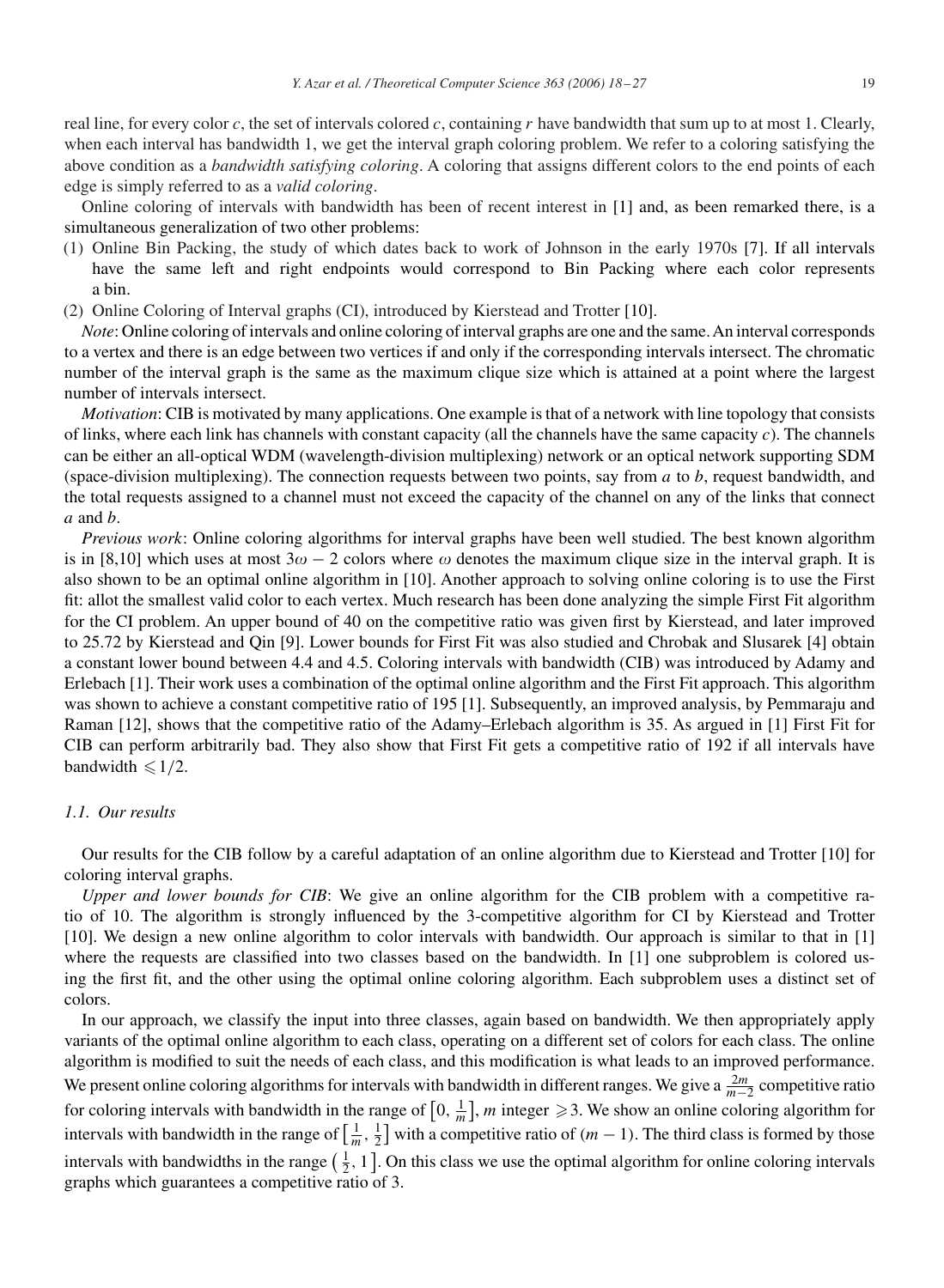<span id="page-2-0"></span>Lower bounds: We give a lower bound of  $\frac{4}{3}$  on the competitive ratio of any online algorithm for intervals with bandwidth in [*a*, *b*] for any  $0 \le a, b \le 1$ . This means that even if all intervals have very small bandwidth the lower bound is strictly greater than 1.

*Outline of paper*: In Section 2 we present the preliminaries. In Section [3](#page-3-0) the 10 competitive algorithm is presented. In Section [4](#page-6-0) we present the lower bound for small bandwidth intervals. Finally, we present some conclusions and open problems in Section [5.](#page-9-0)

# **2. Preliminaries**

For a set of intervals in the real line  $P = \{I_i : 1 \leq i \leq n\}$ , we can associate a graph denoted by  $G(P)$ . In this graph, there are as many vertices as the number of intervals in *P*. Each interval is associated with a unique vertex and vice versa. Two vertices are adjacent if there is a non-empty intersection between the corresponding intervals. Throughout the paper, we use the words interval and vertex interchangeably for ease of presentation. In particular, when we deal with properties of the underlying interval graph we think of the intervals as vertices.

For an undirected graph  $G$ ,  $\omega(G)$  denotes the size of the maximum cardinality clique in  $G$ .  $\Delta(G)$  denotes the max{degree of  $u : u \in V(G)$ }. For a weighted graph *G*, which is a graph where each vertex has a weight,  $\omega^*(G)$ denotes the largest weighted clique in *G*. The size of weighted clique is the sum of the weights of the vertices in the clique. Let *P* be a collection of intervals. We now define three notions of *density* with respect to the collection *P*. For a positive integer *r*, the *density* of *r* is defined to be  $D(r) = |\{I \in P : r \in I\}|$ . The density of an interval *I* is defined as  $D(I) = \min\{D(r) : r \in I\}$ . The density of *P*,  $D(P)$ , is defined as  $\max\{D(I) : I \in P\}$ . We present the following crucial lemma from [\[8\]](#page-9-0) for the sake of clarity.

**Lemma 2.1.** Let P be a collection of intervals and  $G = G(P)$ . If  $D(P) = 1$  then  $\omega(G) \leq 2$  and  $\Delta(G) \leq 2$ .

**Proof.** Since  $D(P) = 1$ , every interval *I* has a point *r* such that the point is present exclusively in *I*. I.e.,  $D(I) = 1$  for every  $I \in P$ . Therefore, if  $\omega(G) \geq 3$  then there would exist 3 intervals  $I_1$ ,  $I_2$ ,  $I_3$  corresponding to vertices in *G* which form a triangle (a 3-clique). In any three such intervals, one of them, say  $I_1$ , is contained in the union of the other two. Each point of  $I_1$  is contained in either  $I_2$  or  $I_3$  (some point are contained in both  $I_2$  and  $I_3$ , but we do not need this fact here). It follows that  $D(I_1) \geq 2$ . This contradicts the hypothesis that  $D(P) = 1$ . Therefore,  $\omega(G) \leq 2$ . Similarly, a vertex of degree at least 3 implies that there is an interval which is contained in the union of at most two other intervals. This would violate the hypothesis that  $D(P) = 1$ . Therefore,  $\Delta(G) \leq 2$ .  $\Box$ 

#### *2.1. Online coloring interval graphs*

It is well known that an interval graph can be colored optimally with as many colors as the size of its largest clique. The algorithm first orders the vertices according to the leftmost point of the intervals associated with them. In other words, the first vertex in the order is one whose leftmost point is the smallest. Then the vertices are considered according to the constructed order and greedily colored: every interval is assigned to the smallest valid color. The coloring problem for interval graphs becomes more challenging when we consider the problem of designing online algorithms. Here, along with the input interval graph, an order  $\sigma = v_1, \ldots, v_n$  is presented. The algorithm must color the vertices according to  $\sigma$  and use as few colors as possible. Below we present the online coloring algorithm due to Kierstead and Trotter for interval graphs which uses at most  $3\omega - 2$  colors. The algorithm partitions the vertices into sets, and every set is colored with 3 colors, using a different set of colors for each set. The algorithm can also be visualized as running in two phases: in the first phase an arrangement of the intervals satisfying certain properties is computed. In the second, the arrangement is 3-colored to obtain a coloring of the interval graph.

Formally, let  $v_i$  be the current vertex to be colored. Below, we identify a position,  $p(v_i)$ , for  $v_i$  depending on  $p(v_1), \ldots, p(v_{i-1})$ . To decide the value of  $p(v_i)$  we consider the following graph which is defined for each integer  $k \geq 0$ :  $G_k(v_i)$  is the induced subgraph of *G* on the vertex set  $\{v_j \in V(G) : j < i, p(v_j) \leq k, \{v_i, v_j\} \in$ *E(G)*}.

**Theorem 2.2** (*Kierstead and Trotter [\[10\]](#page-9-0)*). *Algorithm* [1](#page-3-0) *uses* 3*w* − 2 *colors where w is the max cardinality of the clique*.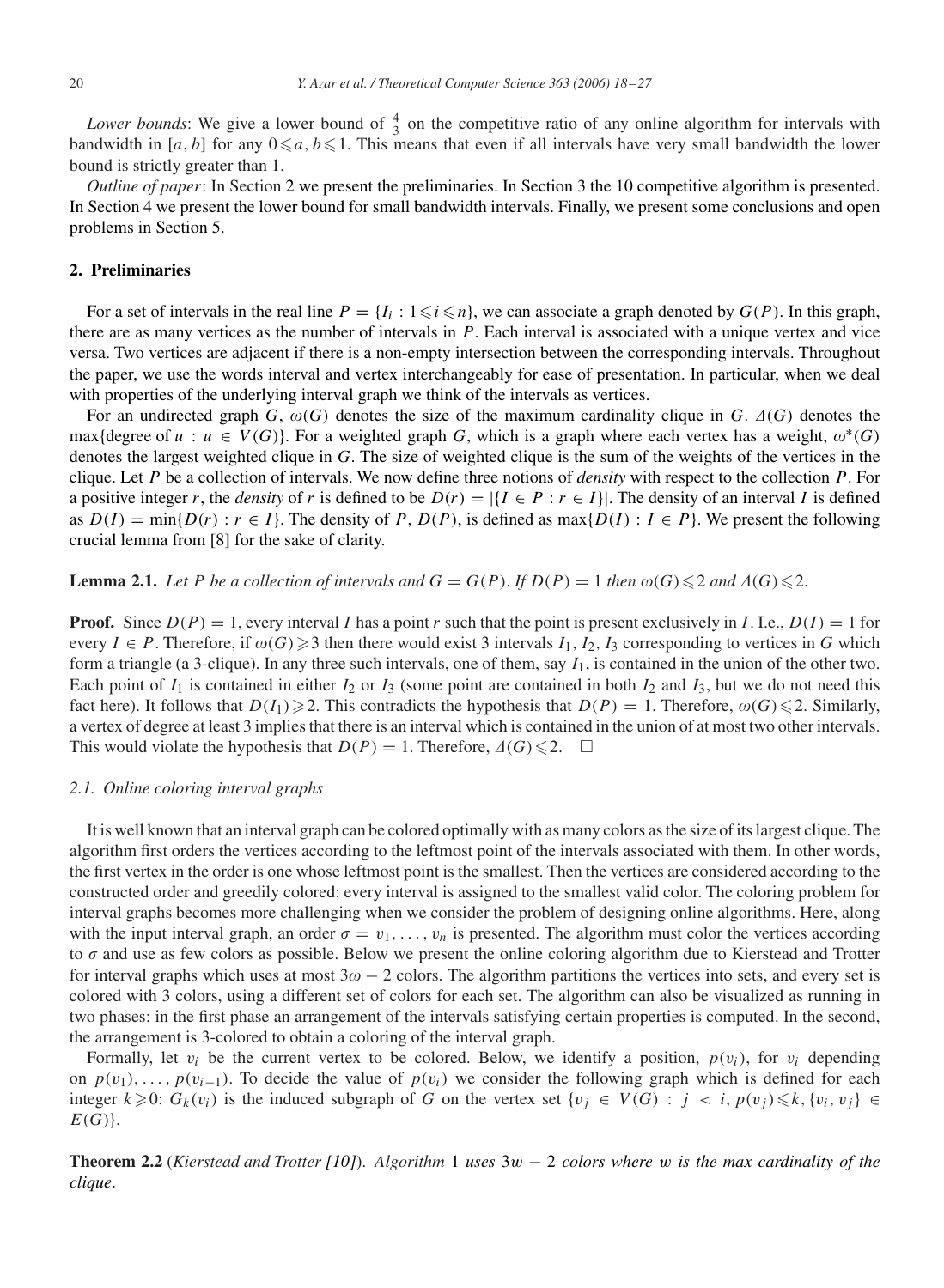<span id="page-3-0"></span>The proof of Kierstead and Trotter is based on the following properties: *Properties of p(v)*:

# **Algorithm 1.** Online coloring interval graphs.

# $A_{KT}$ (Interval  $v_i$ )

1:  $p(v_i)$  = the smallest non-negative integer *r* such that  $\omega(G_r(v_i)) \leq r$ .

- 2: Let  $SameP(v_i) = \{v | p(v) = p(v_i)\}\$
- 3:  $color(v_i) = f \times p(v_i)$  such that no element of  $SameP(v_i)$  has been assigned color  $f \times p(v_i)$  where  $f \in \{1, 2, 3\}$ .

1. For each *v*,  $p(v) \leq \omega - 1$ .

- 2. For a number *j* , consider the collection *P* of intervals corresponding to the vertices of the induced graph on  $\{v|p(v) = i\}$ . This collection has density equal to 1. From Lemma [2.1](#page-2-0) it follows that the maximum vertex degree in this graph is at most 2.
- 3.  $p(v_i)$  depends only on the vertices which were considered prior to  $v_i$  and  $color(v_i)$  depends on the color of at most two of its neighbors *on* the line  $p(v_i)$ . Further, vertices with  $p(v) = 0$ , all get the same color, as they form an independent set. Consequently, it follows that the two phases can be performed online and at most  $3\omega - 2$  colors are used.

## **3. Upper bounds**

Recall that the bandwidth of each interval is a number in *(*0*,* 1]. The goal is to use the minimum number of colors to color the vertices of an interval graph such that, for each color *c*, the weight of the maximum weight clique is bounded by 1 in the graph induced by the vertices assigned *c*. The algorithm should be an online strategy, in the sense that at each time step (decided by the algorithm), an input pair consisting of an interval and its bandwidth requirement is presented to the algorithm. This request should be serviced by assigning a color before the next request can be presented.

## *3.1. Upper bound for the case of small bandwidths*

## Algorithm 2.  $A_{Small}$ .

 $A_{Small}$ (Integer m  $\geqslant$  3, Interval I)

1:  $\omega^*$  = Weight of a maximum clique on all intervals processed thus far, including *I*.

2:  $j = \left[\omega^* \cdot \frac{2m}{m-2}\right]$ ; 3: pass  $I$  to  $A_i$ ;

# **Algorithm 3.** *Aj* .

*Aj* Init /\*First call\*/ *B*<sub>*j*</sub> = *B*<sub>*j*−1</sub> $\cup$   $C$ <sub>*j*−1</sub>;  $C_i = \emptyset;$ For a new interval *I* , 1: **if**  $\omega^*(B_j \cup \{I\}) \leq (j-1)\left(\frac{1}{2} - \frac{1}{m}\right)$  then 2:  $B_j = B_j \cup I;$ pass *I* to  $A_{i-1}$ ; 3: **else** 4:  $C_j = C_j \cup I;$ Color I with the color *j* ; 5: **end if**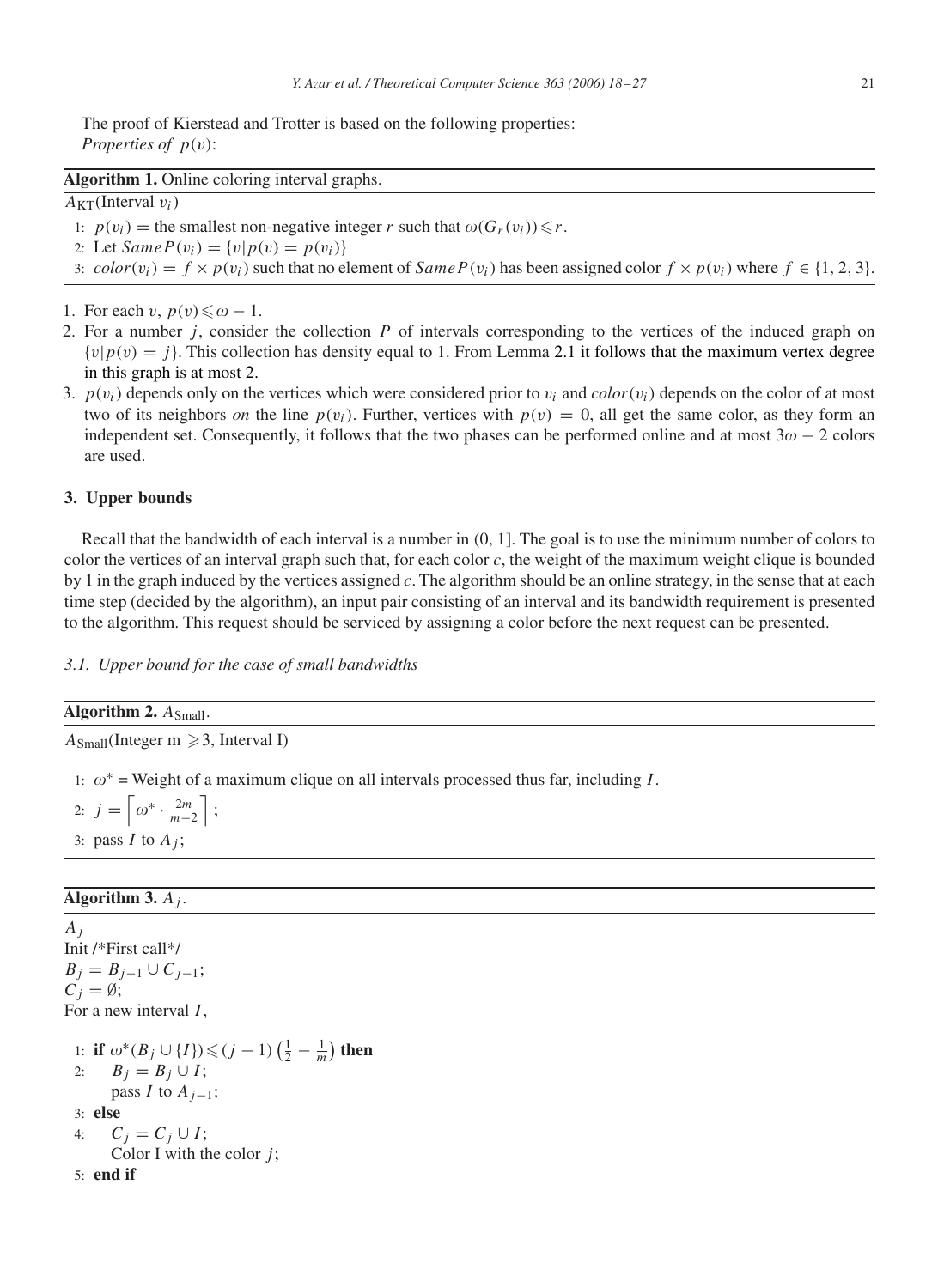<span id="page-4-0"></span>In this section we consider the case when the bandwidths are in the range  $\left[0, \frac{1}{m}\right]$ ,  $m \geq 3$ . To handle this case we present the algorithm, *A*Small, that will be shown in Theorem 3.1 to be 2 competitive asymptotically.

**Algorithm**  $A_j$ . Formally, for each  $j \ge 0$ ,  $A_j$  is associated with two sets of intervals,  $B_j$  and  $C_j$ . When  $A_j$  is first used, the sets  $B_j$  and  $C_j$  are defined, recursively, as follows:

- $\bullet$  *B<sub>i</sub>* = *B<sub>i−1</sub>* ∪ *C<sub>i−1</sub>*;
- $C_j = \emptyset$ .

Subsequently,  $A_j$  maintains an online partition of the intervals into  $B_j$  and  $C_j$ . When a new interval *I* is presented, *A<sub>j</sub>* puts *I* into one of two sets: *A<sub>j</sub>* puts *I* into the set  $B_j$ , if  $\omega^*(B_j \cup \{I\}) \leq (j-1)\left(\frac{1}{2} - \frac{1}{m}\right)$ , otherwise,  $A_j$  puts *I* into *Cj*. If *I* is put into the set *B<sub>j</sub>*, it is colored by *A<sub>j−1</sub>*. Otherwise, it is colored *j* in the set  $C_j$ . Note that for every *j*,  $C_j$ contains the set of all intervals that were colored by  $A_j$  with  $j$  and  $B_j$  contains the set of all intervals that were colored by a color smaller than *j* .

The main property of the sub algorithm *Aj* is that it uses one color, namely *j* . Therefore, algorithms *A*1*, A*2*,...,Aj* use a total of *j* colors. The value *j* , at any point in time, depends on the maximum total bandwidth of intersecting intervals presented to the algorithm up to that time instant. Recall that the sum of bandwidths of intersecting intervals is the weight of a clique in the corresponding weighted interval graph. The algorithm *Aj* is used as long as the maximum total bandwidth among a set of intervals *maintained* by  $A_j$ , denoted by k, is below  $j\left(\frac{1}{2} - \frac{1}{m}\right)$ . Since we deal with an online process, *k* increases over time. When *k* increases to more than  $j\left(\frac{1}{2} - \frac{1}{m}\right)$ , then  $A_{Small}$  can no longer use  $A_j$  to color the newly presented interval, so it uses the next algorithm  $A_{i+1}$ .

**Theorem 3.1.** *A*<sub>Small</sub> *is*  $\frac{2m}{m-2}$  *competitive.* 

*Analysis*: Clearly, the above scheme is an online strategy, as it processes a request fully before considering the next. Our interest is in the number of colors that are used by the strategy, and the correctness of the result. The number of colors used is at most  $\frac{2m}{m-2}$  times the optimum. The reason is that any bandwidth satisfying assignment uses at least

 $\lceil \omega^* \rceil$  colors, and our algorithm above uses  $j = \lceil \omega^* \cdot \frac{2m}{m-2} \rceil$  colors.

*Correctness*: We are left to prove that every set  $C_j$ , can be colored by one color only. We next show that for each *j* the weight of any clique in  $C_j$  is at most 1.

Let *t* be the time interval *I* had been given a color. Denote by  $B_{(j,t)}$  and  $C_{(j,t)}$  be the sets  $B_j$  and  $C_j$  at time *t*, respectively.

A *critical point p* in interval  $I \in C_{(j,t)}$  colored at time *t*, is a point with a total bandwidth of more than  $(j-1)\left(\frac{1}{2}-\frac{1}{m}\right)$ in *B*(*j,t*) ∪  $C$ (*j,t*). For every colored interval there is at least one critical point.

**Lemma 3.2.** For every  $I \in C_{(j,t)}$  and every critical point  $p \in I$ , where I is colored at time t, the total bandwidth at *p of intervals in*  $C_{(j,t)}$  *does not exceed*  $\frac{1}{2}$  *for every j and t*.

**Proof.** Proof by contradiction; assume that there is a critical point,  $p \in I \in C_{(j,t)}$ , where the weighted clique of intervals in  $C_{(j,t)}$  is more than  $\frac{1}{2}$ . Since *p* is a critical point, by definition  $\omega^*(B_{(j,t)} \cup I) > (j-1)\left(\frac{1}{2} - \frac{1}{m}\right)$  at point *p*. Since  $b(I) \leq \frac{1}{m}$ , the weighted clique of  $B(j,t)$  at *p* is greater than  $(j-1)\left(\frac{1}{2} - \frac{1}{m}\right) - \frac{1}{m}$ . Since  $\omega^*(C(j,t)) > \frac{1}{2}$  in *p* we get that  $\omega^*(B_{(j,t)} \cup C_{(j,t)}) > (j-1)\left(\frac{1}{2} - \frac{1}{m}\right) - \frac{1}{m} + \frac{1}{2} = j\left(\frac{1}{2} - \frac{1}{m}\right)$ . But this contradicts the property that *A<sub>j</sub>* only deals with intervals with a total bandwidth that does not exceed  $j\left(\frac{1}{2} - \frac{1}{m}\right)$ . Therefore, our assumption is false. Hence the lemma holds.  $\square$ 

**Lemma 3.3.** *For every j and t*,  $\omega^*(C_{(i,t)}) \leq 1$ .

**Proof.** Proof by contradiction, assume that there is a weighted clique of more than 1 in  $C_{(j,t)}$  at point  $p_j$ . But this means that either the first critical point to the left of  $p_j$ , or the first critical point to the right of  $p_j$ , has a total bandwidth of more than  $\frac{1}{2}$ . By Lemma 3.2, this is not possible.  $\Box$ 

Taking *t* to be the time the last interval is colored, it follows that the algorithm produces a bandwidth satisfying coloring.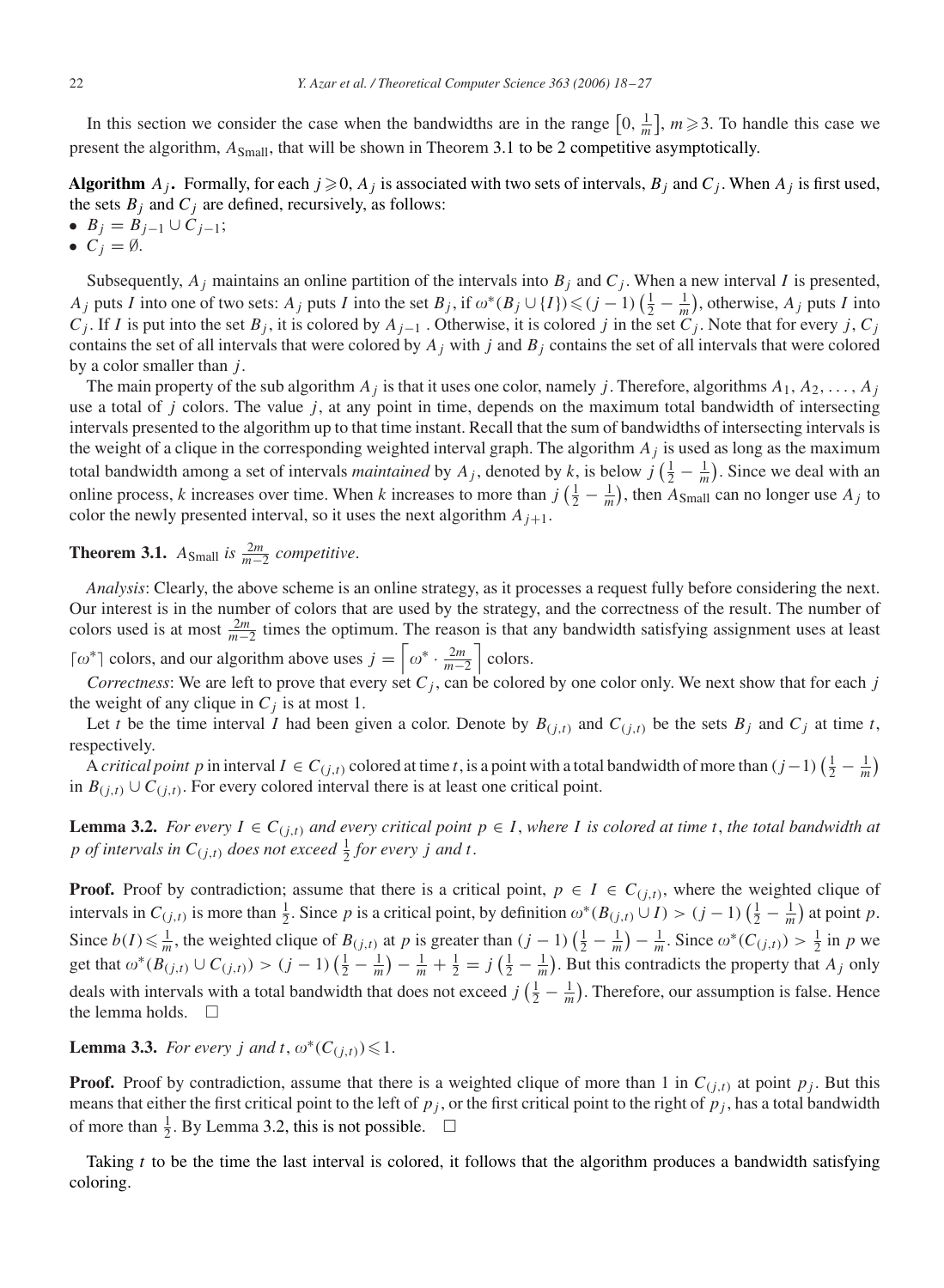This concludes the proof of Theorem [3.1.](#page-4-0)

**Remark 1.**  $A_{\text{Small}}$  can be modified reducing slightly the number of colors used to  $\left[\omega^* \cdot \frac{2m}{m-2}\right] - \left(\left|\frac{2m}{m-2}\right| - 1\right)$ . We let *A<sub>j</sub>* use the first color only for integer values of  $j \leq \left(\frac{2m}{m-2} - 1\right)$ . This can be done since  $\left(\frac{2m}{m-2} - 1\right) \left(\frac{1}{2} - \frac{1}{m}\right) \leq 1$ . This means that the weight of no clique in  $B_j \cup C_j$  for  $j \leq \left(\frac{2m}{m-2} - 1\right)$  exceeds 1.

**Remark 2.** Note that we have proved that algorithms in a larger family (which include  $A_{Small}$ ) are  $\frac{2m}{m-2}$  competitive. The family contains all algorithms such that, given an interval *I* find some *j* satisfying  $\omega^*(B_{j+1} \cup \{I\}) \leq j\left(\frac{1}{2} - \frac{1}{m}\right)$ and  $\omega^*(B_j \cup \{I\}) > (j-1)\left(\frac{1}{2} - \frac{1}{m}\right)$  and colors *I* with *j*.

# *3.2. Upper bound for the case of middle bandwidth*

Let  $\sigma = v_1, \ldots, v_n$  be the ordering of the vertices of *G*. Here, we consider the case where for every interval  $v_i$ ,  $\frac{1}{m}$  <  $b(v_i) \leq \frac{1}{2}$ . The coloring strategy described below uses as many colors as the size of the largest unweighed clique,  $\omega$  formed by intervals whose bandwidth is in  $\left(\frac{1}{m}, \frac{1}{2}\right]$ . The color of  $v_i$ , denoted by  $color(v_i)$ , is decided based on  $color(v_1), \ldots, color(v_{i-1})$ . To identify the color of  $v_i$ , we use the following graph which is defined for each integer  $k \geq 0$ :  $G_k(v_i)$  is the induced subgraph of *G* on the vertex set  $\{v_j \in V(G) : j < i$ ,  $color(v_j) \leq k$ ,  $\{v_i, v_j\} \in E(G)\}$ .

| <b>Algorithm 4.</b> Online coloring interval graphs with bandwidths in $\left(\frac{1}{m}, \frac{1}{2}\right]$ . |  |
|------------------------------------------------------------------------------------------------------------------|--|
|                                                                                                                  |  |

*A*middle(Integer *m*, Interval *vi*)

1:  $color(v_i)$  = the smallest non-negative integer *r* such that  $\omega(G_r(v_i)) \le r$ .

In other words, the above algorithm ignores the bandwidth requirements, i.e., treats all these bandwidths as 1, and applies only the first two steps of Algorithm [1.](#page-3-0) Exactly  $\omega$  colors are used to color the vertices based on this arrangement. As the bandwidths are at most  $\frac{1}{2}$ , we have obtained a bandwidth satisfying coloring. Recall that  $\omega$  denotes the size of the largest clique in the graph induced by the intervals in question.

## **Lemma 3.4.** *The above strategy outputs a bandwidth satisfying coloring using at most colors*.

**Proof.** As argued in Section [2.1,](#page-2-0) for each  $y \in \{0, 1, \ldots, \omega - 1\}$ , the interval graph formed by intervals in the set  ${v|color(v) = y}$  does not have a clique with more than 2 vertices. Further, for each *v*,  $color(v) \leq \omega - 1$ . Clearly, at most  $\omega$  colors are used, and the coloring is bandwidth satisfying as each bandwidth requirement is at most  $\frac{1}{2}$ . Hence the lemma is proved.  $\square$ 

To compare with the optimum bandwidth satisfying assignment, we give a lower bound on the number of colors in an optimum bandwidth satisfying coloring in terms of the number of colors in an optimum valid coloring.

**Lemma 3.5.** *The number of colors used by an optimum bandwidth satisfying coloring is at least*  $\frac{1}{m-1}$  *times the number of colors used in an optimum valid coloring which is at least*  $\omega$ *.* 

**Proof.** In any optimum bandwidth satisfying solution, the largest clique size among monochromatic vertices is *m* − 1. If it exceeds *m*, then such a solution would not be feasible, as the clique weight would be more than 1 due to the bandwidths being more than  $\frac{1}{m}$ . To obtain a valid coloring, we optimally color each color class using at most  $m-1$ colors. The number of colors used is at most *m* − 1 times the optimum bandwidth satisfying coloring. Therefore, the optimum valid coloring is at most*(m*−1*)*times the optimum bandwidth satisfying coloring. In other words, an optimum bandwidth satisfying coloring uses at least  $\frac{1}{m-1}$  times the number of colors used by an optimum valid coloring. □

*Number of colors used*: From the previous two lemmas it follows that the online algorithm uses at most *m* − 1 times the number of colors used by an optimum bandwidth satisfying coloring. The above result is a specific case of a more general algorithm called STEADY in [\[5\].](#page-9-0) Consequently, the algorithm is  $(m - 1)$  competitive.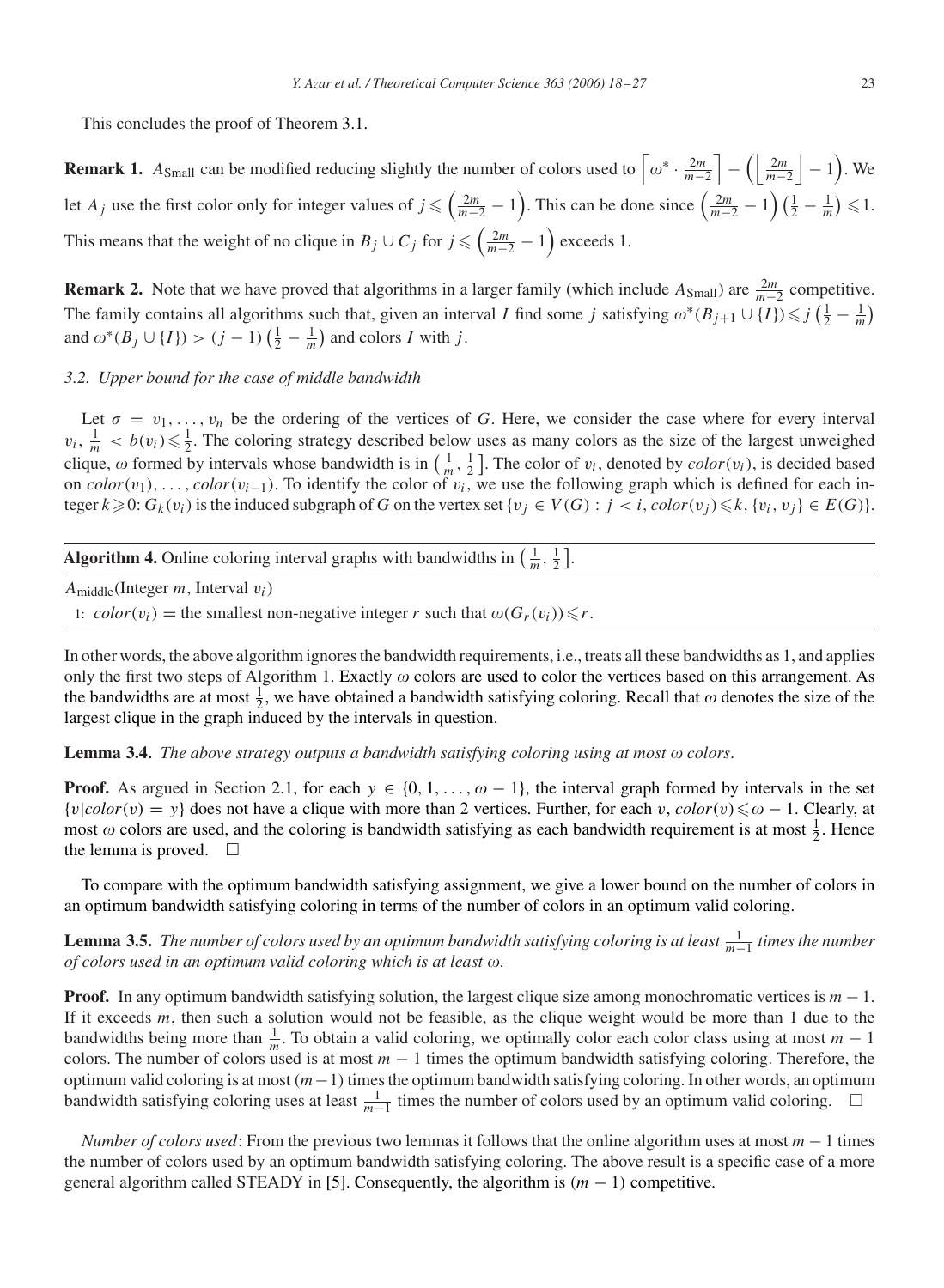## <span id="page-6-0"></span>*3.3. Upper bound for the case of high bandwidth*

Here, we consider the case where every interval has bandwidth of strictly higher than  $\frac{1}{2}$ .

**Algorithm**  $A_{KT}$ . The algorithm is to simply color the intervals ignoring the bandwidth requirements. As in [\[1\]](#page-9-0) we apply Kierstead and Trotter's online algorithm to color each interval. From the analysis of [\[10\]](#page-9-0) it follows that the number of colors used is at most 3 times the optimum number of colors.

**Theorem 3.6.** *A bandwidth satisfying coloring output by A<sub>KT</sub> uses at most three times the optimum number of colors.* 

**Proof.** The proof follows from the fact that any valid bandwidth satisfying coloring of the vertices is a valid coloring of the set of intervals. The reason being that each bandwidth is more than  $\frac{1}{2}$ . It is now a well known fact that Kierstead and Trotter's online interval coloring algorithm [\[10\]](#page-9-0) is 3 competitive. Hence the theorem holds.  $\square$ 

## *3.4. Online strategy and an upper bound for the CIB problem*

The colors to be assigned are split into three disjoint classes  $C_1$ ,  $C_2$ , and  $C_3$ . These classes are determined in an online fashion. The classes are built dynamically, when a new color is required the first unused color is assigned. When a color is assigned to one of the three classes it can no longer be assigned to any of the other classes.

We perform an online partition of the intervals into 3 disjoint subsequences,  $S_1$ ,  $S_2$ , and  $S_3$  according to their bandwidth. For every interval *I* :

- $I \in S_1$  if  $b(I) \leq \frac{1}{4}$ ;
- $I \in S_2$  if  $\frac{1}{4} < b(I) \leq \frac{1}{2}$ ;
- $I \in S_3$  if  $b(I) > \frac{1}{2}$ .

## **Algorithm CIB.**

Run in parallel the following online algorithms, where  $m = 4$ .

- $A_{small}$  on  $S_1$  using colors from  $C_1$ ;
- $A_{\text{Midtle}}$  on  $S_2$  using colors from  $C_2$ ;
- $A_{KT}$  on  $S_3$  using colors from  $C_3$ ;

# **Theorem 3.7.** *Algorithm CIB is* 10-*competitive*.

**Completing the analysis**: We have split the input sequence into three cases. Each of the three cases has been handled by a separate algorithm operating with a separate set of colors. We have also shown that Kierstead and Trotter's online coloring algorithm can be modified to perform competitively on each case. If the optimum for the three cases are  $O_1$ ,  $O_2$ , and  $O_3$ , respectively, then the optimum number of colors used by a bandwidth satisfying coloring is no less than each of the three optima. Using this fact and our analysis of the algorithms for each of the three cases, it follows that the online algorithm outlined above uses at most  $3 + \frac{2m}{m-2} + m - 1$  times the optimum number of colors used by a bandwidth satisfying assignment. This expression gives the smallest value for  $m = 4$ , we conclude that our algorithm is 10-competitive.

This completes the proof of Theorem 3.7.

## **4. Lower bounds for small bandwidth**

Kierstead and Trotter [\[10\]](#page-9-0) proved a lower bound of 3 for the CI problem. Since CIB is a generalization for CI, this lower bound also applies here. However, what if all the intervals were very small?

In this section we present a lower bound on the competitive ratio of deterministic strategies. In particular, we prove a lower bound of  $\frac{4}{3}$  on the competitiveness of any deterministic online strategy, by constructing a sequence of requests of the same bandwidth  $b \in [d, e]$  for any  $0 \le d, e \le 1$ . If *d* and *e* are larger than  $\frac{1}{2}$  then we can simply use the lower bound of Kierstead and Trotter [\[10\].](#page-9-0) So it becomes interesting if *d* and *e* are very small.

The remainder of this section is devoted to the lower bound stated in Theorem 4.1.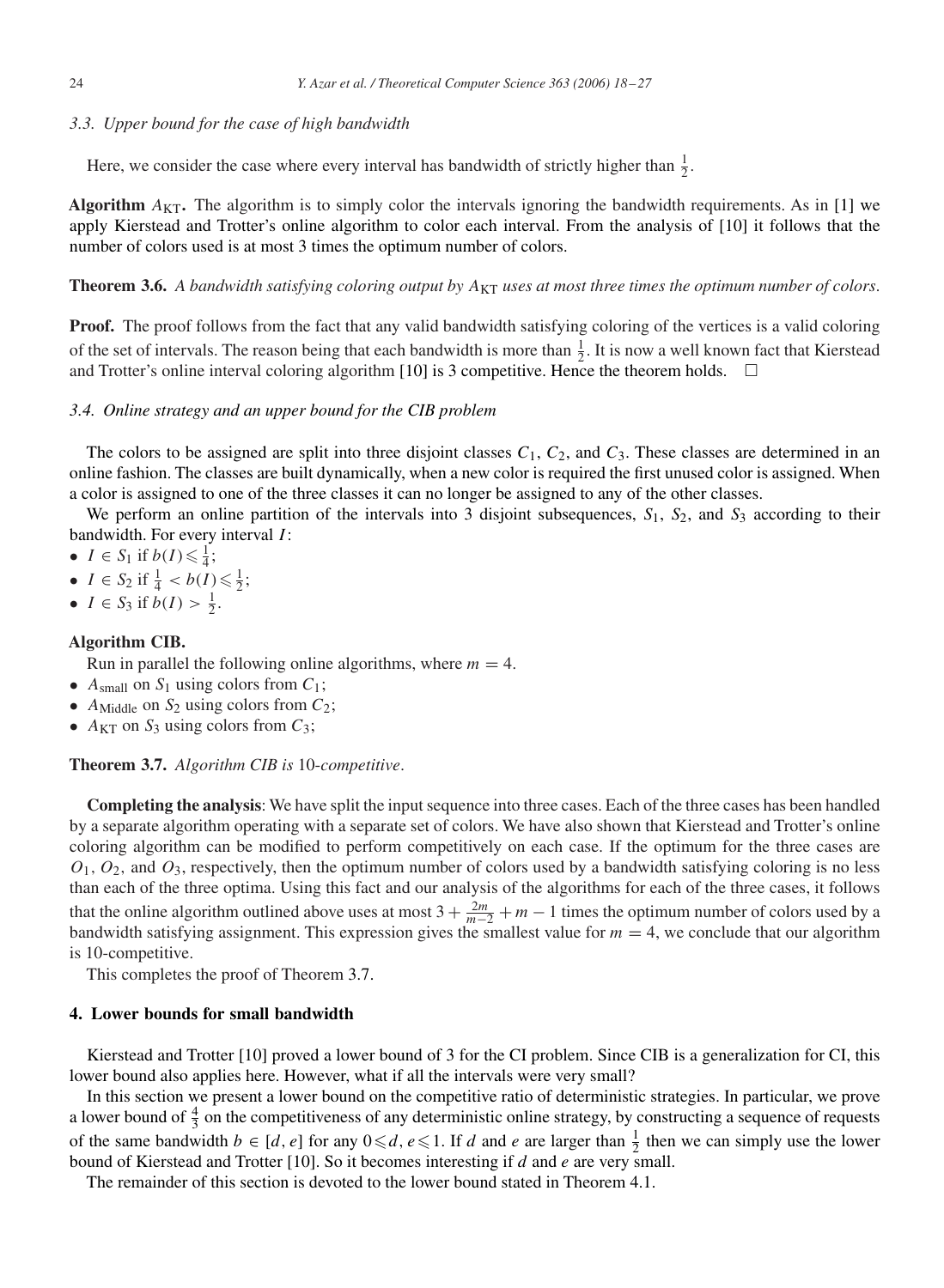<span id="page-7-0"></span>**Theorem 4.1.** *There is a lower bound of*  $\frac{4}{3}$  *on the competitive ratio for online coloring of intervals with bandwidth*, *for any restriction of the interval bandwidths to*  $[d, e]$ ,  $0 \le d \le e \le 1$ 

**Proof.** We choose a bandwidth  $b \in [d, e]$ , all the presented intervals in the following construction would have bandwidth *b*. If there is an *n* such that  $bn = 1$ , then the number of colors that the optimal offline algorithm uses equals the maximum total bandwidth of the intersecting intervals in the construction. Note that if there is no integer *n* and a value *b*, such that *bn* = 1 then the optimal offline algorithm cannot utilize the maximum capacity of each color. Every color used by the optimal offline algorithm, as well as every color used by any online algorithm, has a maximum total bandwidth of  $1 - \delta$  for some  $\delta < b$ . For simplicity, we assume that  $bn = 1$ , otherwise the total bandwidth given should be a factor of  $1 - \delta$  for some  $\delta < b$ .

We give the following construction in phases.

*Phase* 1: Present identical intervals [0, c] with total bandwidth *k* each of bandwidth *b*. The first  $\frac{2}{3}k$  colors used by the online algorithm will be considered the color class *A*. Any other color is in the color class denoted by *A*. Note that different online algorithms produce different sets of  $A$  and  $\overline{A}$ . The intervals presented in this phase can be colored by *k* colors by the optimal offline algorithm.

*Phase* 2: In this phase we present intervals that do not intersect with any intervals of the first phase. I.e., their left endpoint is strictly greater than *c*. We present the intervals in two sets each with total bandwidth *k*. We first present the intervals in Set 1, then the intervals in Set 2.

*Set* 1: Present intervals with total bandwidth *k*. The left endpoint of all the intervals are larger than *c*. When intervals are presented we follow this rule: present the interval  $[\alpha_{x_1}, \beta_{x_1}]$  with bandwidth *b*, such that for every interval  $[\alpha_{i_1}, \beta_{i_1}]$ previously colored in the color class *A* by the coloring algorithm,  $\alpha_{x_1} < \alpha_{i_1}$  and  $\beta_{x_1} > \beta_{i_1}$ . Also for every interval  $[\alpha_{j_1}, \beta_{j_1}]$  with color in the color class  $\overline{A}$ ,  $\alpha_{x_1} > \alpha_{j_1}$ , and  $\beta_{x_1} < \beta_{j_1}$ .

*Set* 2: Present intervals with a total bandwidth of *k*. The left endpoints of all the intervals are larger than any of the right endpoint of intervals in Set 1. In this way the intervals of this set do not intersect with any of the intervals of the first set. When intervals are presented in this set we follow a similar but opposite rule: present the interval  $[\alpha_{x_2}, \beta_{x_2}]$  with bandwidth *b*, such that for every interval  $[\alpha_{i_2}, \beta_{i_2}]$  previously colored in the color class *A* by the coloring algorithm,  $\alpha_{x_2} > \alpha_{i_2}$  and  $\beta_{x_2} < \beta_{i_2}$ . Also for every interval  $[\alpha_{j_2}, \beta_{j_2}]$  with color in the color class  $\overline{A}$ ,  $\alpha_{x_2} < \alpha_{j_2}$ , and  $\beta_{x_2} > \beta_{j_2}$ .

In the first set all the intervals with colors in the color class  $\vec{A}$  are contained in all intervals with color in  $\vec{A}$ . The second set has the property that all the intervals with color in the color class  $\overline{A}$  are contained in all intervals with color in *A*. For convenience, we arrange the intervals differently to get the structure illustrated in Figs. [1](#page-8-0) and [2.](#page-8-0)

*Phase* 3: For this phase, we introduce the following notations:

- Let  $X$  be the set of all intervals colored by  $A$  in the first set. Let *x* be the total bandwidth of set *X* divided by *k*.
- Let *Y* be the set of all intervals colored *A* in the second set.
- Let *y* be the total bandwidth of set *Y* divided by *k*.
- Let  $a = \max\{x, y\}$ .
- Let  $r_1$  be the right endpoint of the smallest interval in Set 1 colored with a color in *A*. Note that  $r_1$  is to the left of all the right endpoints of intervals colored by color in *A* in Set 1.
- Let  $l_2$  be the left endpoint of the smallest interval in Set 2 colored with some color in *A*. Note that  $l_2$  is to the right of all the right endpoints of intervals colored by color in *A* in Set 2.

After Phase 2 is completed the adversarial sequence continues. Present  $(1 - a)k$  identical intervals  $[r_1, l_2]$  such that the optimal offline algorithm can still color the whole construction with only *k* colors. Those intervals are presented as shown in Fig. [3.](#page-8-0) Note that in this phase the presented intervals intersect intervals from the previous phase, in particular, all the intervals in *X* and *Y* , but do not intersect any of the intervals from Phase 1.

We claim that the online algorithm uses  $\frac{4}{3}k$  colors by the end of Phase 2 or Phase 3 by the following two lemmas.

**Lemma 4.2.** If the online algorithm uses less than  $\frac{4}{3}k$  colors by the end of Phase 2, then both *x* and *y* are at least  $\frac{1}{3}$ .

**Proof.** The optimal offline algorithm can color the sequence of intervals presented in the three phases with only *k* colors.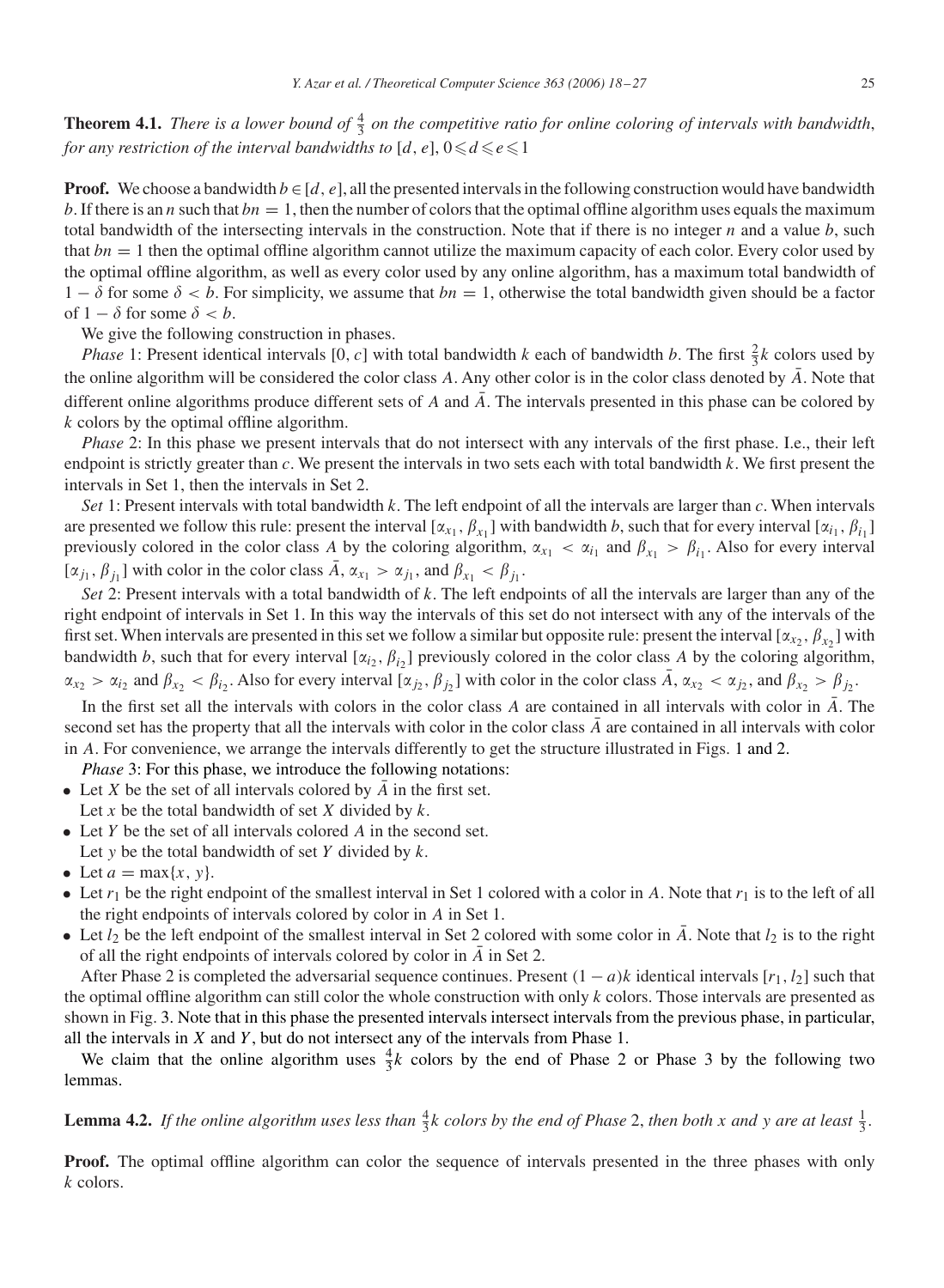<span id="page-8-0"></span>

Fig. 1. Intervals colored black are in the color class  $\overline{A}$ . The white intervals are in the color class  $\overline{A}$ . The numbers inside the intervals indicate the order of their arrival in their set. Note the rule of Set 1 is followed. Each presented interval in this set contains all the previously presented intervals with color in the color class  $\overline{A}$ . Also, each such interval is contained in every previously presented interval with color in the color class  $\overline{A}$ . Observe that in the second set the opposite rule is followed.



Fig. 2. The two sets after the rearrangement. The intervals are displayed in order of size rather than in order of presentation. In this display, it can be easily seen that intervals colored by color in *A* in Set 1 are all contained in intervals colored by colors in  $\overline{A}$  in Set 1. In Set 2 the opposite is true, every interval colored by some color in *A* contains all the intervals colored by colors in  $\overline{A}$ .



Fig. 3. The final coloring of phases 2 and 3, the identical intervals, colored gray, are placed in the middle of the two sets intersecting all the intervals in *Y* and *X*. Note that the total bandwidth of the intervals presented in these phases is still *k*.

 $x \ge \frac{1}{3}$ : Recall that the color class *A* has only  $\frac{2}{3}k$  colors. Since any online algorithm uses in Set 1 of Phase 2 at least *k* colors and  $(1 - x)k$  is at least the number of colors used in *A* we get  $1 - x \leq \frac{2}{3} \Rightarrow x \geq \frac{1}{3}$ .

 $y \ge \frac{1}{3}$ :  $1 - y \le \frac{2}{3}$ , otherwise the online algorithm uses more than  $\frac{2}{3}k$  colors in  $\overline{A}$  in Set 1 of Phase 2. In the first phase the online algorithm uses exactly  $\frac{2}{3}k$  colors in class *A* contradicting the assumption that the number of colors used by the online algorithm in Phase 1 and 2 is less than  $\frac{4}{3}k$ . This gives  $y \ge \frac{1}{3}$ .  $\Box$ 

**Lemma 4.3.** If *x* and *y* are at least  $\frac{1}{3}$  then the online algorithm uses more than  $\frac{4}{3}k$  colors by the end of Phase 3.